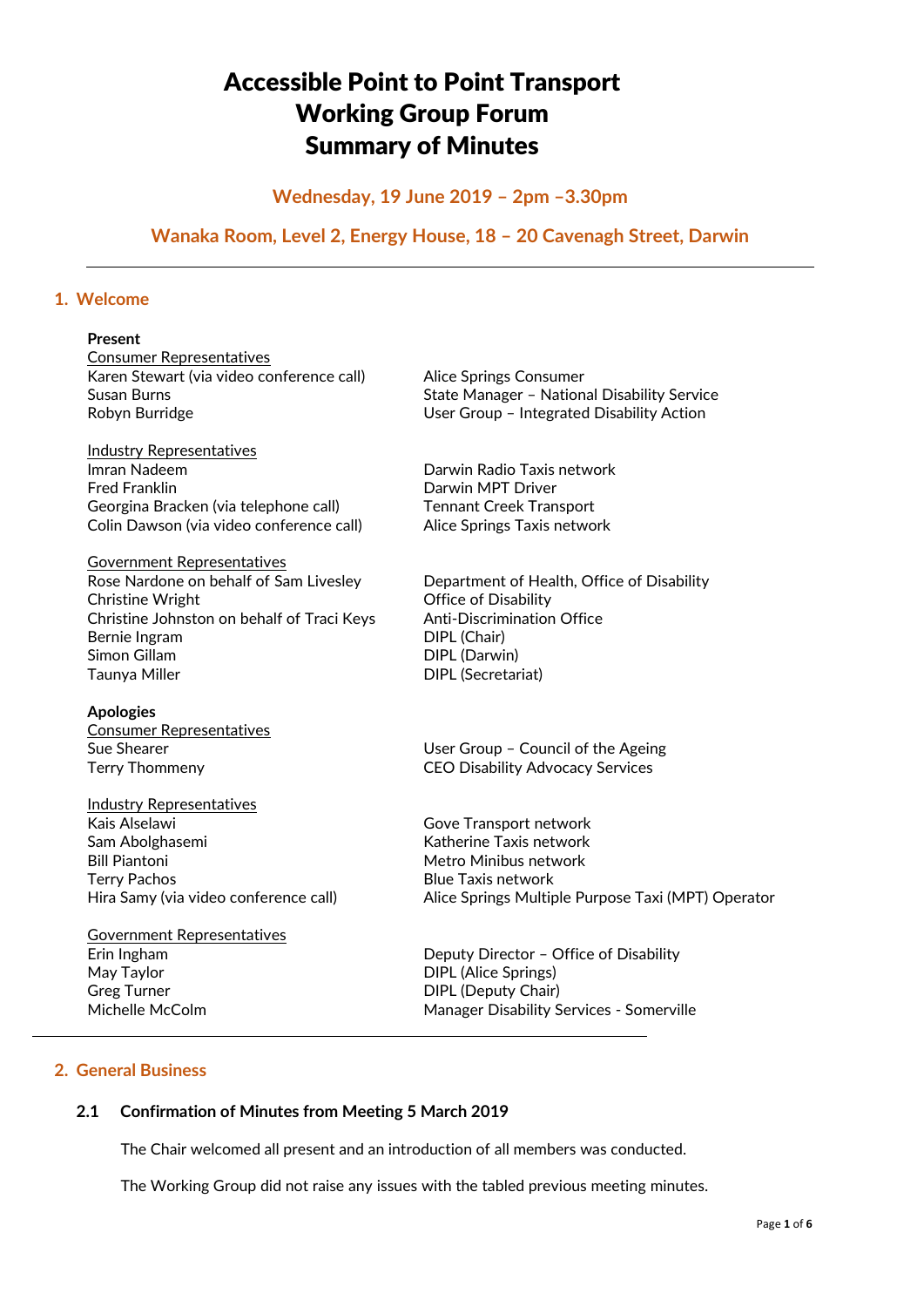## **2.2 Previous Action Items**

The Working Group discussed the action items from the previous meeting, including:

1. Amend the previous meeting minutes (December 2018) to reflect that drivers should take a ride in an MPT, in a wheelchair (as a wheelchair passenger) as part of their training regime in future.

The group accepted the revised minutes.

This action item is completed.

A member advised the group that one of her drivers undertook driver training, which included taking a ride in a wheelchair as a wheelchair passenger and he found it beneficial.

A member noted that it is difficult to see out of a MPT from the back, in a wheelchair and further noted that she waited over an hour for her MPT today to bring her from Palmerston to Coconut Grove. Another member, however: noted that it can take at least 30 minutes to drive from the city to Palmerston area.

## 2. MPT (Multiple Purpose Taxi) Data

- a) Provide the Working Group recommendations to the Northern Territory Government regarding:
	- I. The issuing of any new taxi licences in Darwin and Alice Springs to be MPTs only; and
	- II. Any taxi operator with a current standard taxi licence can be transferred to an MPT licence in order to improve transportation services to wheelchair passengers.

The Chair advised the Working Group that the Northern Territory Government accepted the recommendation that the issuing of any new taxi licences in Darwin and Alice Springs are to be issued as wheelchair accessible/MPTs only.

The Chair further advised that there are currently two available taxi licences in both the Darwin and Alice Springs region and Department of Infrastructure, Planning and Logistics (DIPL) is currently in the process of informing the taxi industry of the upcoming taxi licence ballot. The taxi licences will be issued as MPTs and not standard taxis as per the Working Group recommendation.

A brief overview of the taxi ballot, including the criteria to apply was provided to the Working Group.

Concerns were raised that the two taxi licences to be issued in both Darwin and Alice Springs will be issued to new operators only, as it may be tough for any new operator to join the industry, particularly owning an MPT. Also, that the operators of these MPT licences will need to ensure they undertake wheelchair jobs, otherwise it will defeat the purpose of issuing the licences as MPTs.

The group noted that having an additional two MPTs on the road after the taxi ballot will assist wheelchair passengers to be picked up by rank or booked jobs.

A member noted that all taxis in London are wheelchair accessible, however; it was discussed that unfortunately the London wheelchair accessible vehicles do not meet the Australian standard.

Action item 2(I) is completed.

In terms of action item 2(II), the Chair noted that this recommendation has not progressed, however, it can be provided to the Northern Territory Government at a later date when further recommendations are made and that this matter can also be included in the Department's review of the reforms in 2020.

#### 3. Minimum MPT Job Performance Indicators

- a) Implement the 20 percentile range for MPT low wheelchair passenger job numbers and trial it for six months. The group to reassess in six months' time.
- b) Continue to monitor and contact operators of MPTs who have completed low wheelchair passenger numbers.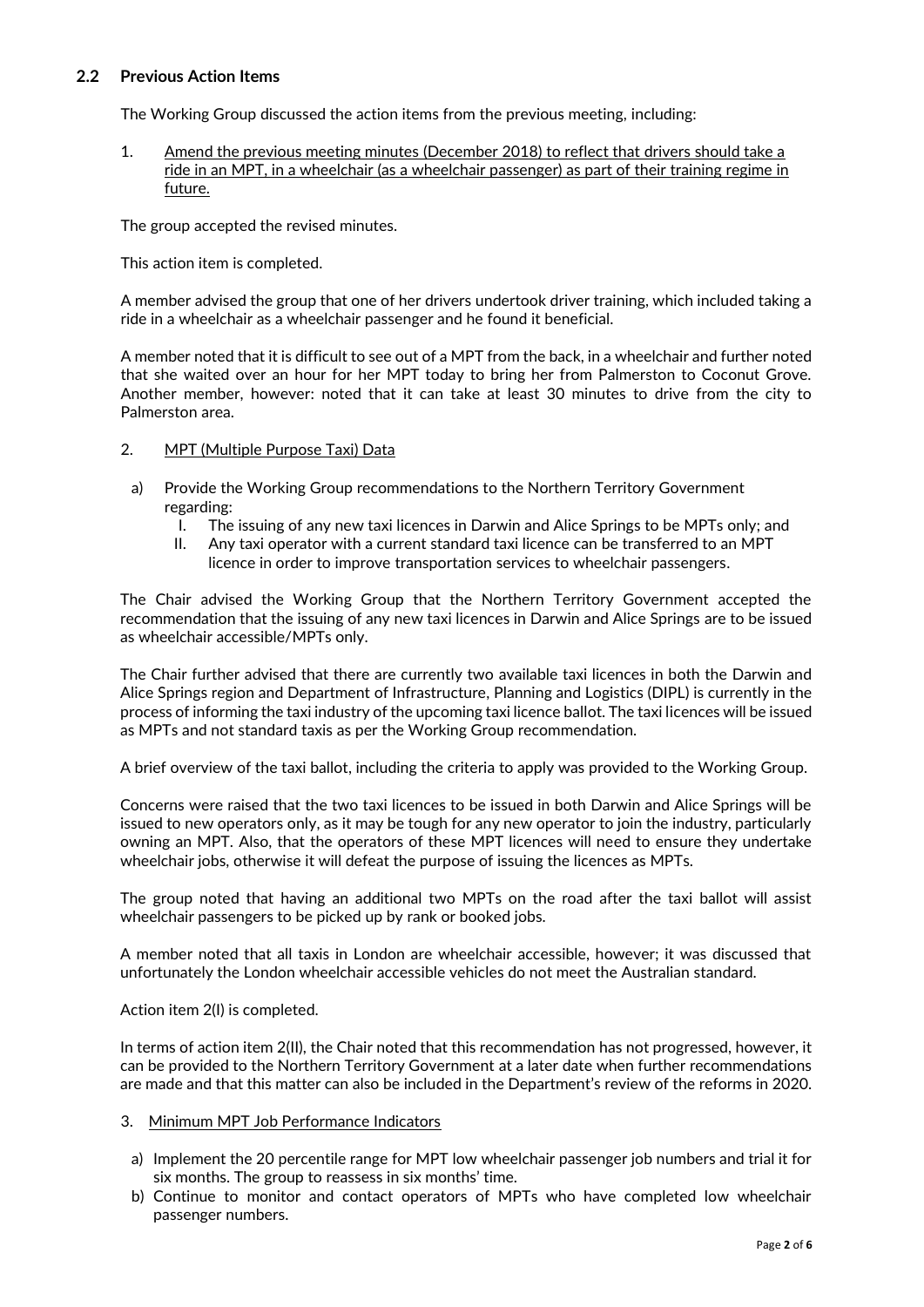The Working Group was informed that DIPL is continuing to monitor the wheelchair passenger numbers and have written to the operators of the MPTs that have been identified as completing low wheelchair passenger jobs against the 20-percentile range for its region of operation.

The Working Group discussed a response (Attachment A2) received from an operator that was identified as completing low numbers of wheelchair passengers in its MPT.

The operator response noted that:

- the Network in which it operates under does not have formal contracts with disability organisations;
- disability organisations are also carrying out their own transportation of their clients in their own vehicles;
- TEPTS (Top End Patient Transport Services) is also offering free wheelchair passenger transportation services;
- the work is declining and its difficult to get drivers;
- the taxi industry is severely disrupted with the potential for Uber to also take on MPT services; and
- the low wheelchair numbers are mainly the result of a lack of wheelchair work in the region.

In response, the group discussed:

- that whilst some Networks have contracts in place with disability organisations that there are opportunities for wheelchair jobs through booking and rank jobs;
- there are no rideshare companies that are operating wheelchair accessible vehicles at this stage;
- from a Network point of view, there has not been a decline in wheelchair jobs and that the Network is considering to use minibuses in order to assist in the catering of transportation of wheelchair passengers as long as they charge what the taxis charge;
- from an organisational point of view, the demand for transportation for wheelchair passengers has increased as organisations are handing back these services to the taxi industry due to the high cost associated with their own vehicles;
- that the reason for disability organisations obtaining their own vehicles to transport clients may be due to not being able to consistently get wheelchair jobs through the taxi Networks;
- that the Department of Health clarified that the TEPTS service is for patients covered under Patient Travel only and covers people from remote communities coming into Darwin for surgery and or appointments. The service transports patients from appointments to their hostel and returns; and
- that as a suggestion, as it is nearing the end of the financial year where TSS members' funds are dwindling that the number of wheelchair jobs may be decreasing and that the scheme needs to be reviewed to ensure the correct level of funding is provided to the members.

The group also discussed the National Disability Insurance Scheme (NDIS) in which one member noted that her NDIS package will pay for her own wheelchair accessible vehicle only which may be impacting the taxi industry. It was, however clarified that NDIS has three tiers and depending on what tier the clients fall under, they can obtain funding for (taxi) transportation services.

The group discussed that Queensland has implemented a subsidy to assist with maintaining a wheelchair accessible vehicle (for private use). The Chair noted that this matter could be considered in the Department's 2020 review.

A member suggested that the wheelchair passengers could pre-book their trips in advance so that they can ensure that MPTs are available for them, however, it was noted that they should not have to preplan all their trips.

A member queried whether the Networks know how many MPTs are on the road operating each day and noted that taxi drivers sometimes choose what jobs they want and at times avoid wheelchair jobs.

It was confirmed that the Networks do know the number of MPTs operating under their Network each day and it was agreed that some drivers intentionally avoid picking up wheelchair jobs.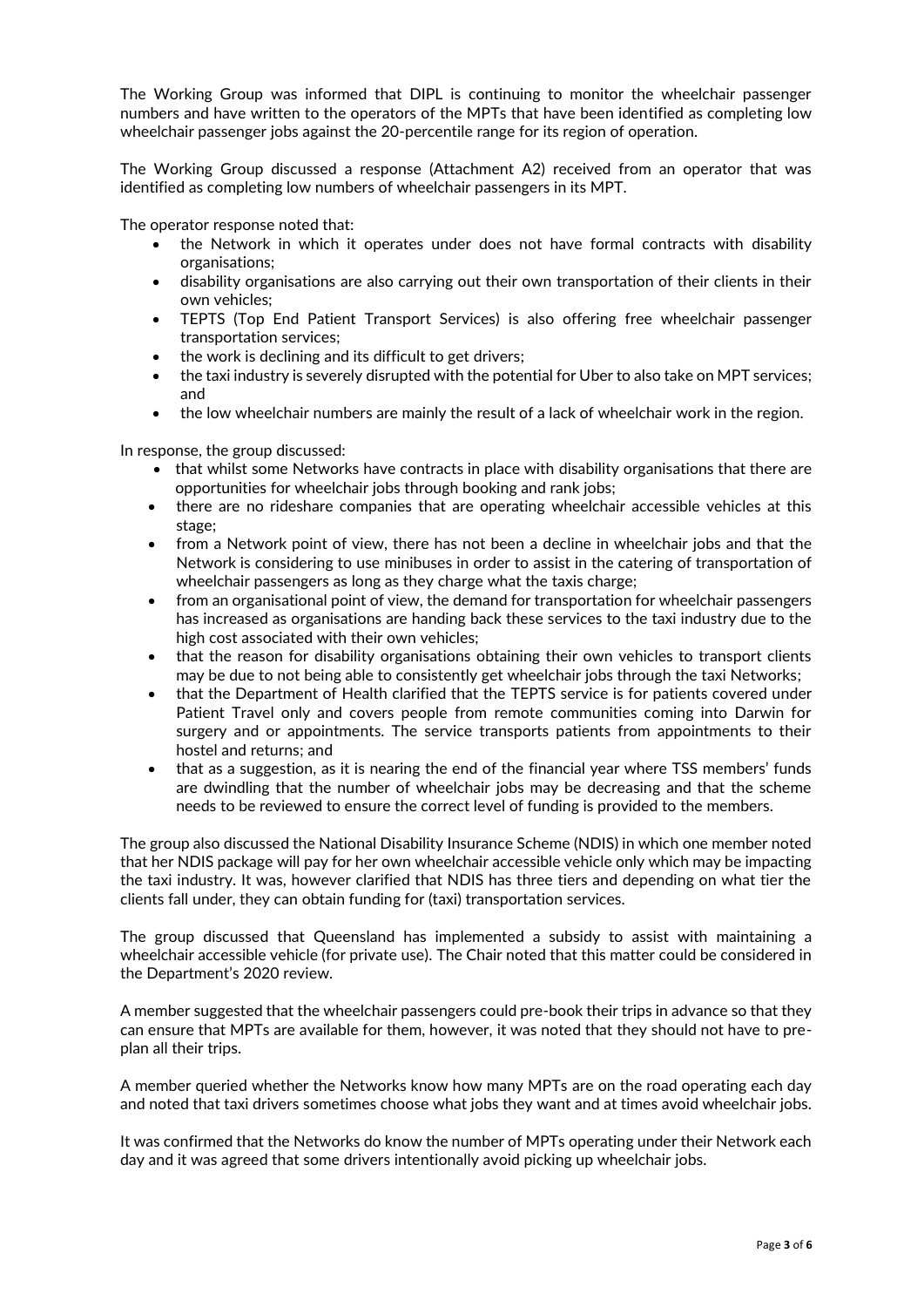It was also noted that drivers ask passengers if they have funds available at the time of pick up and if the passenger does not have any lift incentives left that the drivers turn on the meter while the wheelchair passengers get into the taxi.

The Chair advised the group that taxi drivers are entitled to do this and it was noted that TSS members may have lift incentives available to them even if their funds on the cards have been completely used.

- 4. Identify Key Priority Areas to Improve Customer Service
	- a) Discuss key areas to improve customer service at the next meeting, specifically issues with drivers not able to use the Transport Subsidy Scheme (TSS) card or how to work the lift mechanism.

The Working Group was referred to Attachment A3 (instruction sheet for using NTTSS and LIS) and Attachment A4 (NTTSS EFTPOS Terminal and Receipt Messages).

Attachment A3 is provided to all persons with a TSS card and provides instructions to members on how to pay with their TSS card.

Attachment A4 was drafted by DIPL and identifies the actions required by a Taxi driver using the TSS card when the card is approved or has an error message.

DIPL will provide Attachment A3 and A4 to all TSS members and Networks.

- 5. Driver Training
	- a) Anti-Discrimination Office member to review the online Australian Disability Awareness Course and provide feedback to the Woking Group on its relevance to the Northern Territory.

The Working Group was advised that this member is an apology for this meeting, however; she has provided her feedback by email, advising she believes the information for general education is brilliant with heavy reliance on Scope and Australian Human Rights Commission.

For legal content, the information on the *Disability Discrimination Act* and its genesis and related instruments is very good and thinks participants will have a clear understanding that discrimination is against the law. There is a very brief reference to state law and believes that whilst users will understand that they have obligations under Federal law, a few may not understand there are also state obligations. There is also no information about what happens if you breach the law (Federal or State/Territory).

The group was also informed of another disability course 'Disability Confident Managers' on the Northern Territory Government webpage. The course has three modules about disability, communication and creating enabling environments for employees. This course is primarily targeted for Managers and Leaders in a working environment and may not be beneficial for taxi drivers.

This course is open to as anyone and can be found at: <https://mylearning.nt.gov.au/login/index.php>

b) Member to provide feedback from his discussions with the Australian Taxi Industry Associations (ATIA) regarding driver training.

The member advised the group that he has not yet been able to meet with the ATIA to discuss driver training, however; he intends this meeting will still go ahead at a later date and will advise the group accordingly.

The Working Group continued to discuss driver training including that the drivers should meet certain criteria such as the ability to speak English; reverse a vehicle up a driveway and know how to operate the taxi ramp.

The Working Group was informed that the taxi industry took over training of taxi drivers and the Department's 2020 review will look into the training component.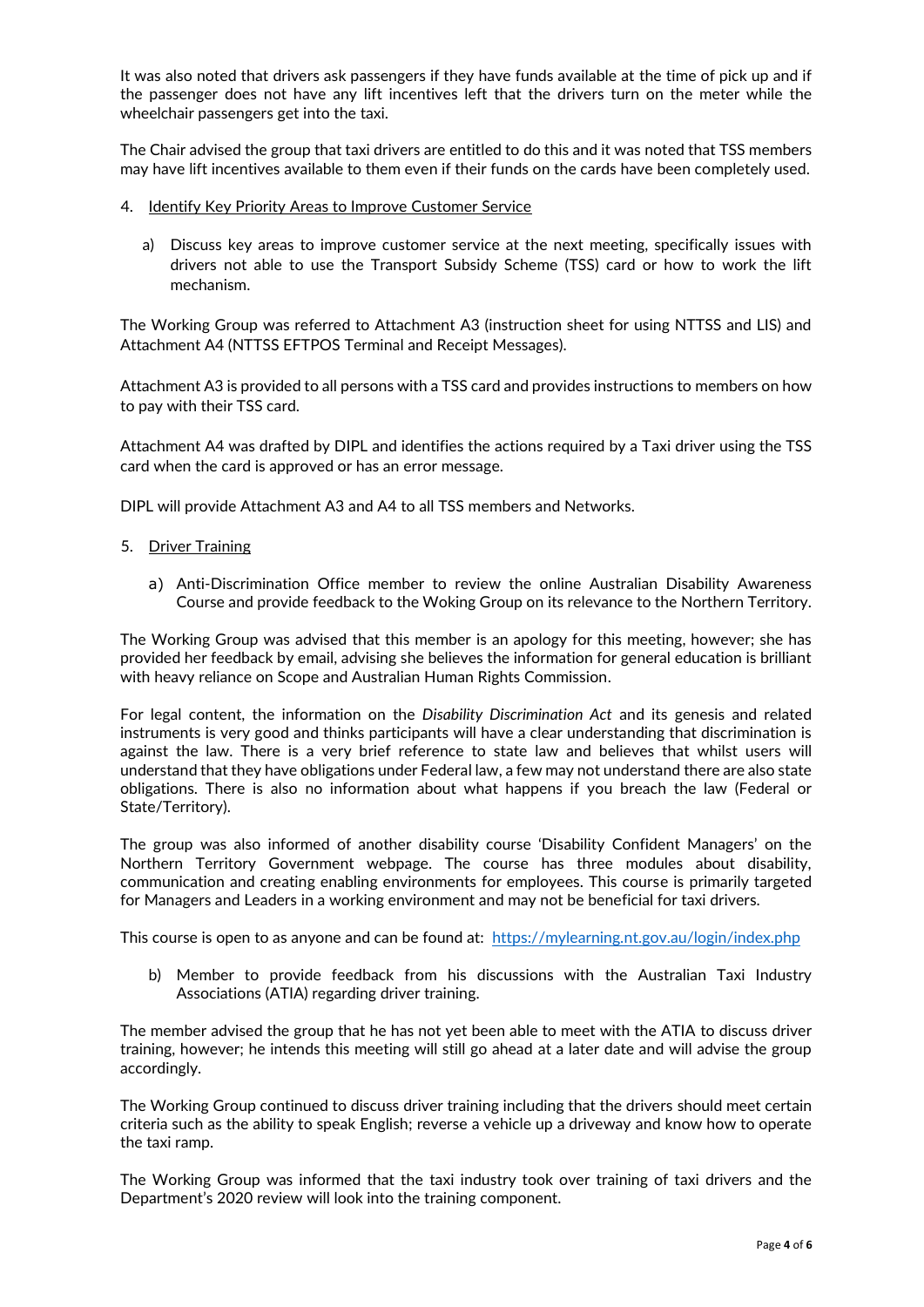To improve driver training in the interim, the Working Group suggested that upon issuing licences to drive a commercial passenger vehicle which is noted as a 'h' endorsement on a driver licence that they complete a driver training course and that drivers should undertake refresher training courses.

The Working Group was informed that Commercial Passenger Compliance Officers actively undertake on-road audits on MPT drivers to ensure they know how to safely operate the taxi lifts and ramp mechanisms.

The Working Group discussed the issue of drivers not ensuring their passengers have seatbelts on, however it was clarified that drivers do not have an obligation to ensure their passengers wear a seatbelt; the driver is exempt from being fined if they are pulled over by Police where the passengers do not have a seatbelt on.

It was reiterated to the group that the onus of training a driver on the use of a vehicle needs to be placed on the operator and that with a high turnover of drivers, the training should be done at the time their 'h' endorsement is issued.

It was noted that National Disability Service (NDS) delivers a program called 'Lets Talk Disability' for work places about to how to have conversations with people with disabilities and breaking down barriers and stigmas. This program is not mandatory or regulated but has been successfully run across the country.

#### 6. Taxi Subsidy Scheme (TSS) and Lift Incentive Scheme (LIS)

- a) Review the current lift incentive amounts against the current usage and budget.
- b) Explore different approaches to the administration of Lift Incentives, including performance based options.

These matters are ongoing pending the outcome of the Department's review and with the transition of the NDIS, the Department will ensure that this is first implemented and will then provide the options for TSS and LIS from the review to the Northern Territory Government.

The Chair confirmed that the Government is committed to working with NDIS.

#### **3. New Business**

## **3.1 Identify key priority areas to improve customer service**

The group discussed the:

- convenience of fold up wheelchairs in taxis, however, it was noted that wheelchairs are customised for each client and its not the place for taxi drivers to recommend wheelchairs to passengers and within the sector. Information has been shared regarding portable wheelchairs; and
- minibus in Tennant Creek is not a TSS provider, however; they are an NDIS provider.

#### **3.2 Other Business Items**

The Working Group did not raise any new business items for discussion at todays' meeting.

#### **4. Next Meeting**

The next meeting is scheduled for Tuesday 24 September 2019 at 2pm.

#### **Meeting closed 3.30pm**